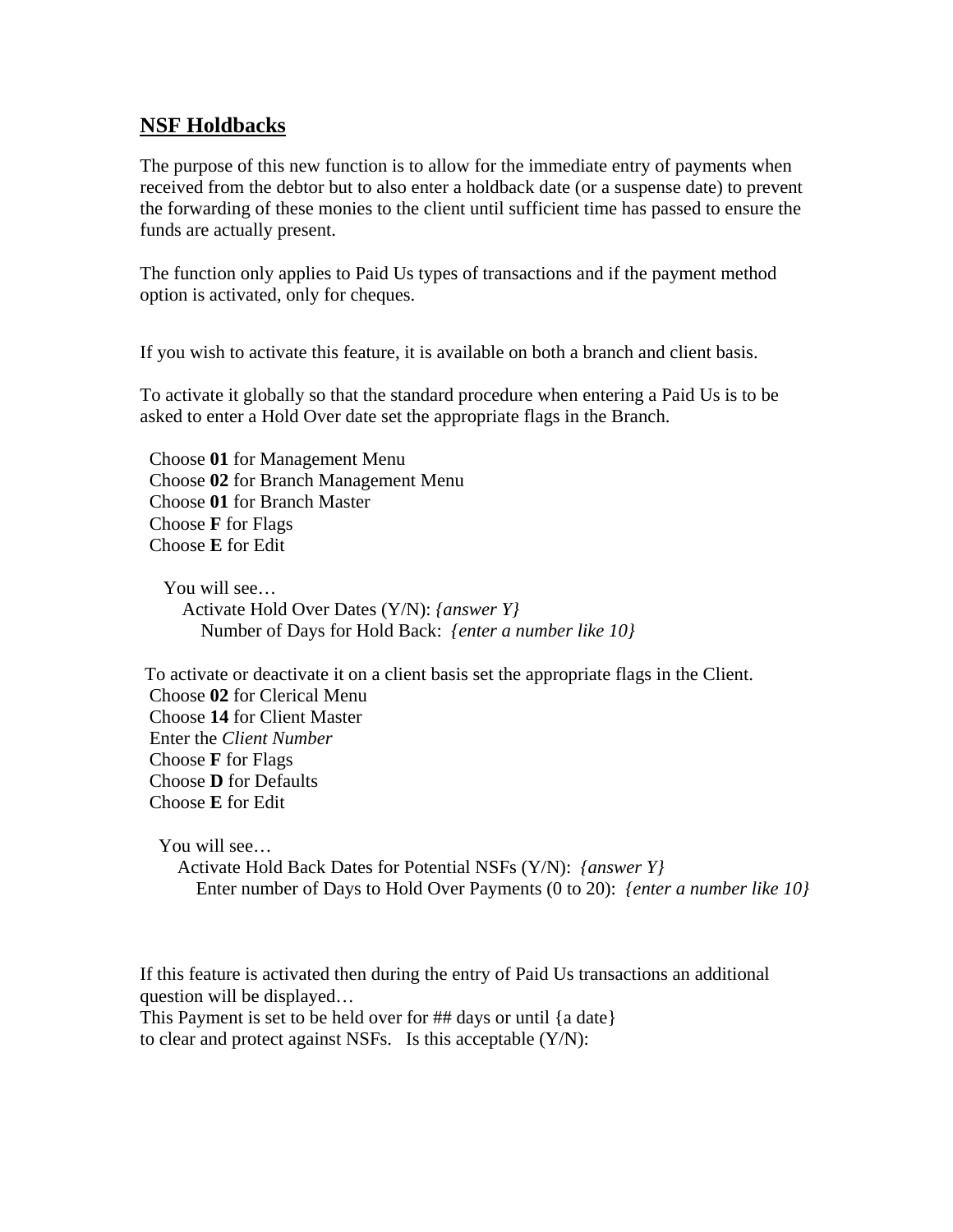The default is Y and if you hit enter the transaction entry routine will continue as per normal. If you answer "N" then you will have the option of entering a new number of days. If you don't want a holdover date for a particular transaction enter a zero.

In the event of a NSF you also have the option of keeping both the NSF and the original payment from the client's statement. You can control this option also on both a Branch and client basis.

To activate this feature for the Branch…

 Choose **01** for Management Menu Choose **02** for Branch Management Menu Choose **01** for Branch Master Choose **F** for Flags Choose **S** for Statement Flags Choose E for Edit You will see… Remove NSF and corresponding original Paid Us from statement (Y/N) : *{answer Y}*

To activate or deactivate it on a client basis go to the appropriate flag in the Client. Choose **02** for Clerical Menu Choose **14** for Client Master Enter the *Client Number* Choose **F** for Flags Choose **D** for Defaults Choose **E** for Edit You will see.. Remove NSF and corresponding original Paid Us from statement: *{answer Y}* 

Note: the holdover dates will only apply to transactions on debts that have holdover dates attached to them during the entry process. Previously entered transactions will not be affected.

Note 2: The flag for removing the NSF and corresponding original payment when activated is applied to all transactions past and present for the specified client.

Both the Midmonth Balancing and Statement Calculation routines have been modified to accommodate these holdback dates. Midmonth Balancing will accurately determine the carry forward and holdback amounts regardless of the starting and ending dates used. The statement calculation process and the use of the Balance Disbursement routine will only reflect accurate results for a month-end calculation.